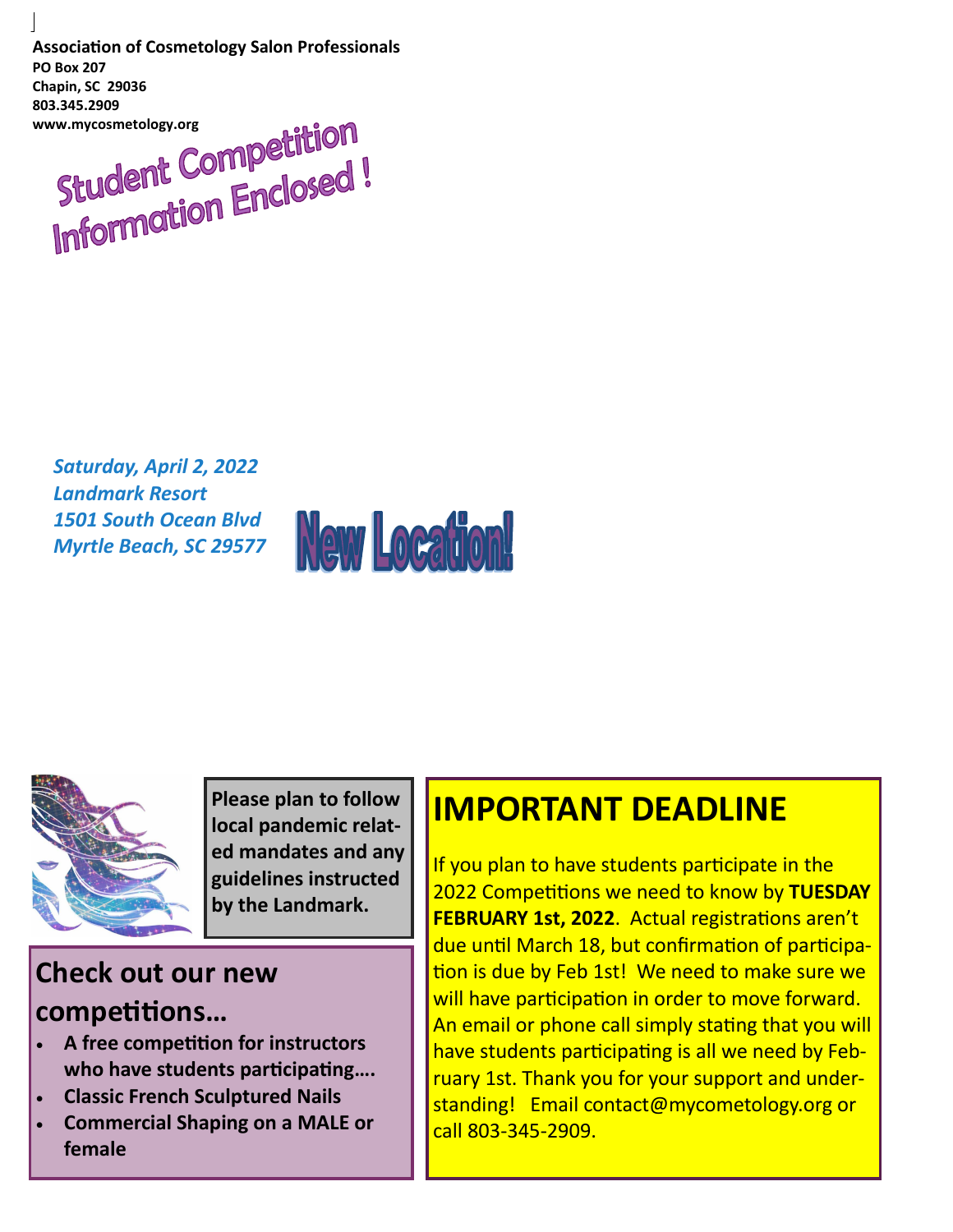## **Association of Cosmetology Salon Professionals** 2022 Student Competitions

### Competition Schedule—Saturday April 2, 2022

**9:00 am Student** – Commercial Hair Shaping

**9:30 am Student –** Ladies Avant Garde **Student**—French Sculptured Nails

**11:00 am Instructors** – Ladies Progressive Color, Cut & Style

**11:30 am Student—**Braiding/Twist Style **Student** – Free Style Nail Art

**1:00 pm Student** – Bridal Open Competition **Student**—Black & White Nail Art

**2:30 pm Student TEAM**—"Evening Glamour"

**4:30 PM** Awards Presentation

**Deadline to confirm participation 2/1/22 Deadline to send registration forms 3/18/22**

There will be a \$5 fee (cash only) for all non-competitors to enter the competition arena

MASKING: Based on local mandates and on whatever regulations the hotel has in place at the time of the event. They may not be required, but come prepared with a mask, if needed.

**COMPETITION RULES AND REGULATIONS All rules and regulations are available at** 

**www.mycosmetology.org/competitions You may also email contact@mycosmetology.org and we will email you a copy. Please be sure to review ALL rules and regulations before registering for the competitions.**

### **HOTEL RESERVATIONS**

**Landmark Resort 1501 South Ocean Blvd Myrtle Beach, SC 29577**

**These group room rates are valid until February 28, 2022, after which you may book a room at the prevailing rate. To book through the ACSP group rates please call the reservation line at 855-338-0226.**

**ACSP Group Room Block** - Group Room Rates for ACSP run from \$92-\$167 per night depending on the type of room you select. In addition to this rate you must consider the following.

- · There is ALSO a resort fee of \$15 PER ROOM PER NIGHT
- · Taxes are 13%

· Over 2 occupants is an additional \$10 per person per night

If you book a room under our group agreement there is NO BOOKING FEE. Normally you have to pay a \$12 fee to book the room (online and/or phone). Check In at 4 PM, Check Out at 11 AM

Cancellations: Any individual cancelling reservations must cancel at least 3 days prior to the day of arrival to receive any refund. In each instance of cancellation, there is a \$25 administrative cancellation fee charged.

QUESTIONS? Contact the ACSP Office at 803.345.2909 or email [contact@mycosmetology.org](mailto:contact@mycosmetology.org)



*2019 School of the Year Winners LeGrand Institute of Cosmetology*

The Awards Ceremony will begin at approximately 4:30 PM. Each person (or team member) that places will receive a trophy. However, in addition to the trophy the First Place Winner(s) of each competition will receive a free one year membership in ACSP.

**Additional awards:** The Overall School Competition Award will be awarded to the school with the highest accumulated points for the top three places in each competition.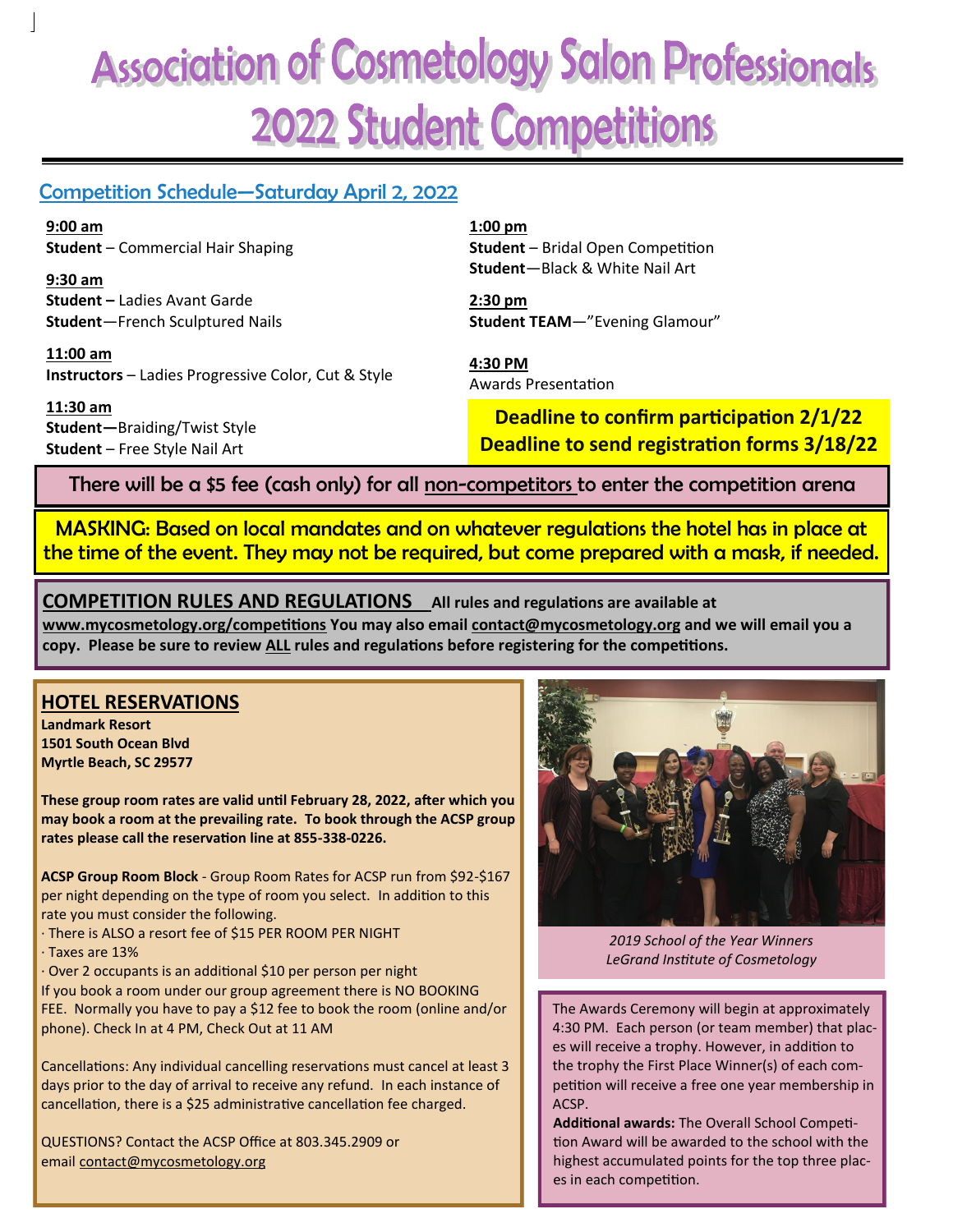# **Competition Registration Form**

Please register in advance for all competitions by sending this completed registration form and cash, check or money order for the entry fee made payable to ACSP to:

> **ACSP PO Box 207 Chapin, SC 29036** *\*Schools may mail one check for all competitors\* \*Registration Fees are non-refundable\* \*Advance Registrations must be postmarked by 3/18/22\**

### QUESTIONS?

*Need a copy of the rules?* Visit [www.mycosmetology.org/](http://www.mycosmetology.org/)competitions *Questions about the rules?* Call Doug 803-448-0101 *Questions about registration?* Call ACSP at 803-345-2909 or email contact@mycosmetology.org

*Need more registration forms?* Feel free to make copies or put your school's info on a spreadsheet & email it to us.

*Can my student(s) attend the Continuing Education Class on April 3, 2022?* If there is space, student non-members may attend for \$10. ACSP Student members attend for free. See Page 4 Student Benefits for further clarification on attendance.

**The use (or impression of use) of electronic devices is prohibited in the Competition Arena. This includes smart watches, fit bits, cell phones, tablets, etc.** 

**You MUST read all rules and regulations prior to the competition. Failure to comply with all rules and regulations may result in disqualification!**

**Careful! Don't let students sign up for overlapping competitions.** 

**Deadline to confirm participation 2/1/22 Deadline to send registration forms 3/18/22**

### **REGISTRATION FORM**

|                                                                                                                                                                                                                                                                                                                             | $\Box$ Cosmetology $\Box$ Nail Tech $\Box$ Esthetician                                                                                                                                                                                                                                                                                                                                                                              |  |
|-----------------------------------------------------------------------------------------------------------------------------------------------------------------------------------------------------------------------------------------------------------------------------------------------------------------------------|-------------------------------------------------------------------------------------------------------------------------------------------------------------------------------------------------------------------------------------------------------------------------------------------------------------------------------------------------------------------------------------------------------------------------------------|--|
| <b>SELECT YOUR COMPETITION(S)</b>                                                                                                                                                                                                                                                                                           | <b>COMPETITION REGISTRATION FEES</b>                                                                                                                                                                                                                                                                                                                                                                                                |  |
| <b>STUDENT COMPETITIONS</b><br>Commercial Hair Shaping<br>Ladies Avant Garde<br><b>French Sculptured Nails</b><br>__ Braiding/Twist Style<br>__ Free Style Nail Art<br>Black & White Nail Art<br>Bridal Open Competition<br>__ School of the Year-3 person Team (ONE form per team)<br><b>Student Team Competitor Names</b> | <b>STUDENT FEES</b><br>Individual Competitions-\$25 in advance (by 3/18/22)<br>\$35 cash at the door (on a space available basis)<br>3 Person Team Competition-\$55 in advance (by 3/18/22)<br>\$65 at the door (on a space available basis)<br>By registering for the competition, I waive all rights to the use of any pictures of me<br>or my intellectual property for their use as ACSP deems necessary.<br>Amount Enclosed \$ |  |
|                                                                                                                                                                                                                                                                                                                             | <b>INSTRUCTOR FEES</b><br><b>FREE</b> in advance (if registered in by 3/18/22)<br>\$35 at the door (on a space available basis)                                                                                                                                                                                                                                                                                                     |  |
| <b>INSTRUCTOR COMPETITION</b>                                                                                                                                                                                                                                                                                               | By registering for the competition, I waive all rights to the use of any pictures of<br>me or my intellectual property for their use as ACSP deems necessary.                                                                                                                                                                                                                                                                       |  |
| Ladies Progressive Cut Color & Style                                                                                                                                                                                                                                                                                        | <b>Amount Enclosed \$</b>                                                                                                                                                                                                                                                                                                                                                                                                           |  |